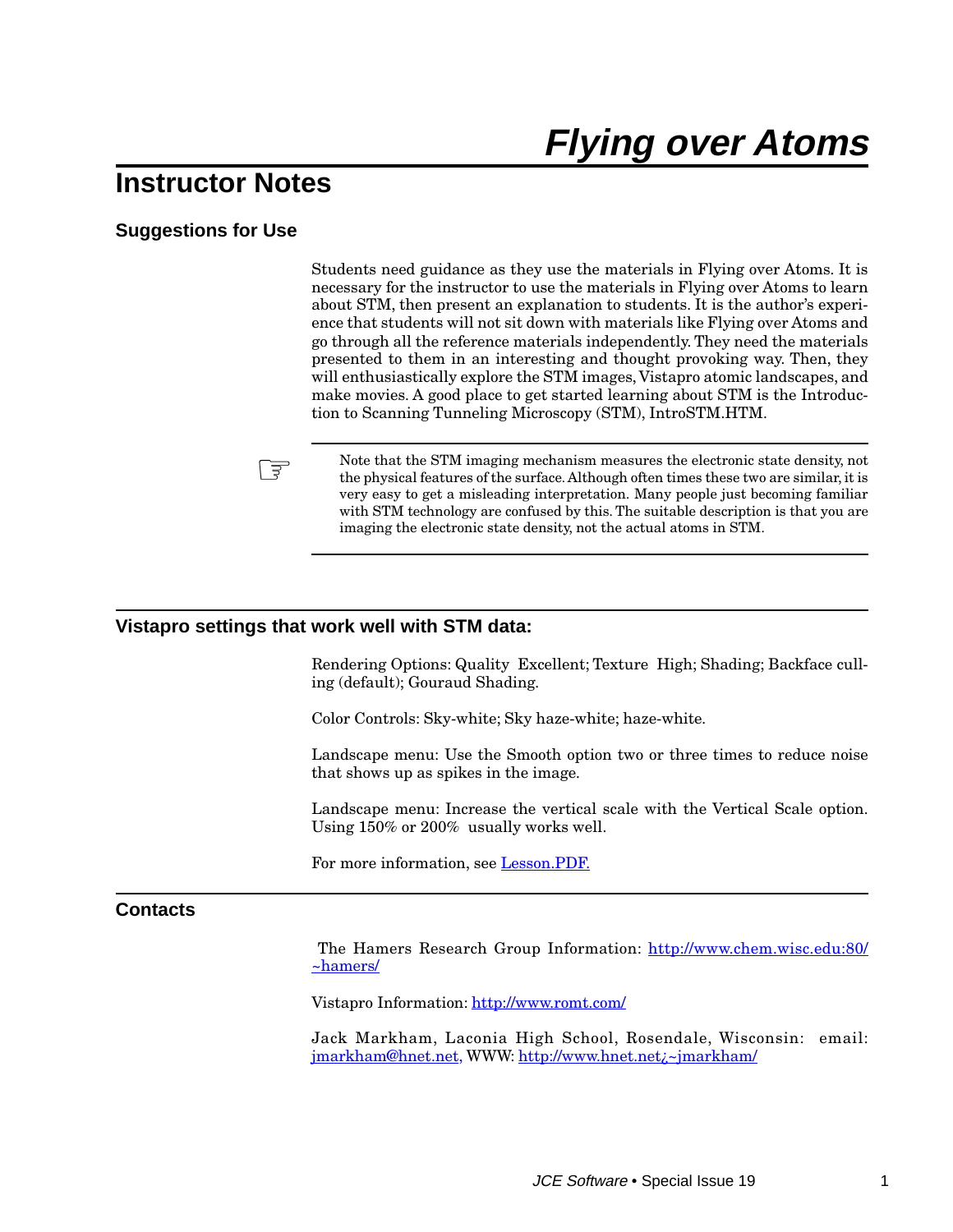## **Organization of Materials**

The files on Flying over Atoms fall into several categories and are divided into the following folders/directories:

Installation/INSTALL: Contains all installation files. DOCS: Contains documentation files in .PDF format. HTML: Contains HTML pages that allow you to access the images, movies, and data included in Flying over Atoms. SURFACES: Contains QuickTime movies, still images, and Vistapro data files for each surface.

## **Flying over Atoms as a Developer's Resource**

Owners of Flying over Atoms are encouraged to use the still images and QuickTime movies in the development of their own lessons, tutorials, and other presentations, provided this is done within the bounds of the *JCE Software* License Agreement, LICENSE.PDF in the DOCS folder/directory. Such derivative works may not be duplicated or distributed without permission from *JCE Software*. *JCE Software* welcomes the submission of such works for possible publication. A copy of our submission guidelines and submission forms is provided; SUBMIT.PDF in the DOCS folder/directory.

#### How To…

This section gives detailed instructions for using images and movies from Flying over Atoms

#### **I. … incorporate a still image into a word processing document.**

If you need to edit the graphic or change its format before inserting it, the following method should yield good results. There are several reasons you might wish to edit the graphic. For example, if you intend to print the document on a non-color printer, you may get better results if you convert the graphic from color to grayscale before printing. You may also need to change the file format from JPG in order to use the file in your word processor. The default graphic format in most Macintosh applications is PICT; in most Windows applications, BMP. For best printing results convert the file to TIFF or EPS (for PostScript® printers only!) format.

- 1. The first step is to identify the image on the CD.
- 2. Go to the root level of the CD (Mac users, go to the Finder and double click the Flying over Atoms CD icon.).
- 3. For images of the surfaces, open the SURFACES folder/directory.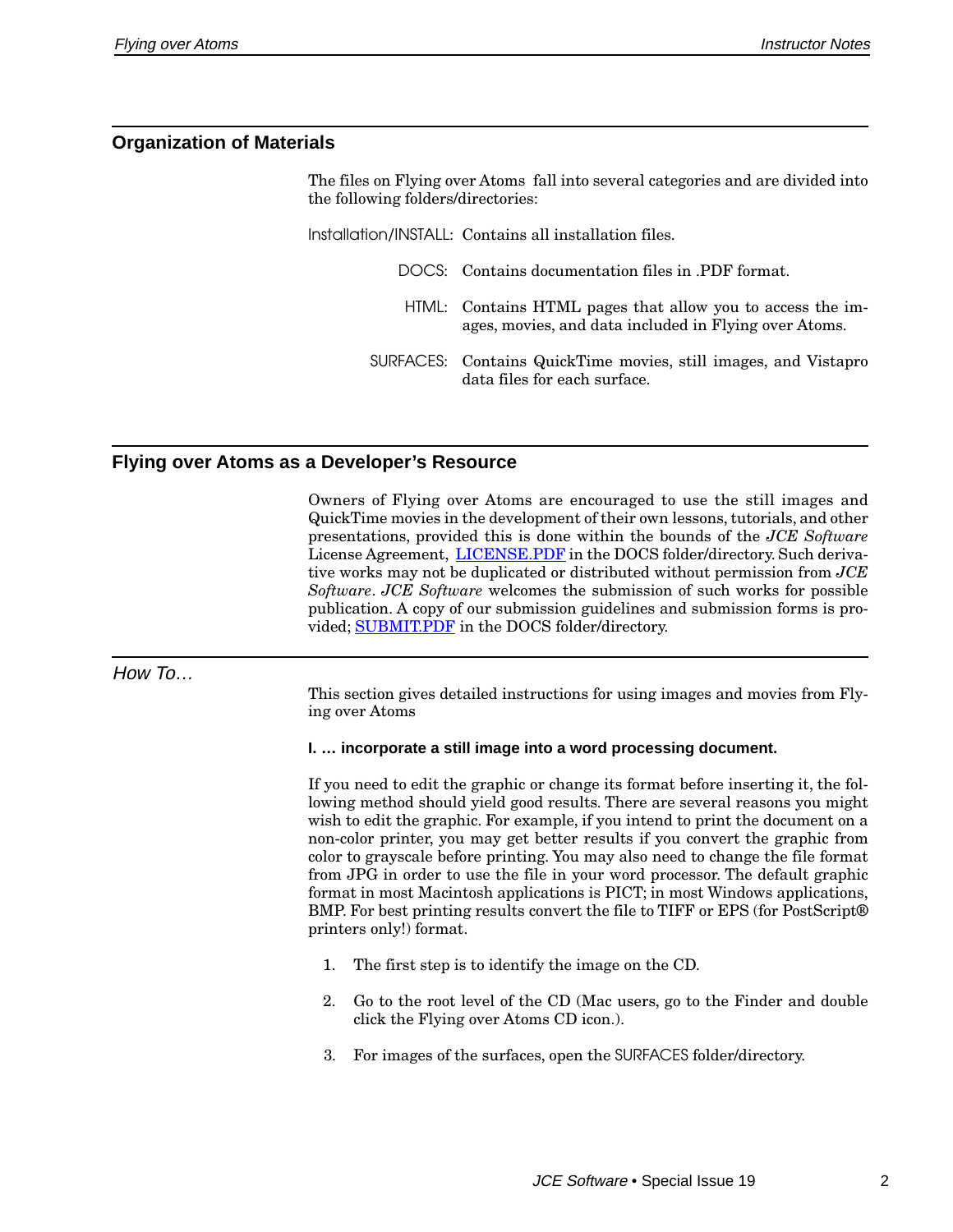- 4. Open the STILLS folder/directory. Inside open the folder/directory for the type of image you wish to use, Photoshop, TIFF, JPEG, or PICT. Inside that directory, locate the image you wish to use. Copy the file to your hard drive.
- 5. Open the graphic in a compatible graphics editor (or drawing/painting program) and make any changes needed. Save the file.
- 6. Open your word processor document and insert the graphic file. The exact method will depend on the word processor you are using. Microsoft Word users can select **Picture…** from the **Insert** menu and then navigate to the location of the edited graphic file in the resulting dialog.
- 7. Be sure to acknowledge *JCE Software's* Flying over Atoms as the source of the graphic. Consult your *JCE Software* license agreement for limitations on duplicating or distributing a document including image(s) from Flying over Atoms.
- 8. *JCE Software* welcomes the submission of student worksheets, quizzes, exams, etc. that incorporate graphics from our publications, or any document intended for use with our publications.

#### **II. … incorporate a QuickTime movie from Flying over Atoms in a PowerPoint presentation.**

- 1. To locate the movie you want to use on the Flying over Atoms CD, go to the root level of the CD (Mac users, go to the Finder and double click the Flying over Atoms CD icon.).
- 2. Find the folder/directory called SURFACES. Inside this folder/directory you should see a folder/directory named MOVIES.
- 3. Copy the movie file to your hard drive, or to the same drive media as you will use to run the presentation. If the movie is not located on the same drive as the presentation, PowerPoint may be unable to find it later when you play the presentation.
- 4. Open the PowerPoint presentation and go to the slide where you want the movie to appear.
- 5. Select **Movie**… from the Insert menu and navigate to the location of the movie in the resulting dialog.
- 6. After the movie preview (the first frame of the movie with a QuickTime icon in the lower left corner) appears on the slide, click and drag it to the desired position on the screen.
- 7. To see the movie, click the QuickTime icon. When the control bar appears, play the movie as you normally would. When you play the presentation as a slide show, the movie will begin playing immediately when the slide opens.
- 8. Be sure to acknowledge Flying over Atoms as the source of the movie. Consult your *JCE Software* license agreement for limitations on duplicating or distributing the presentation including movie(s) from Flying over Atoms.